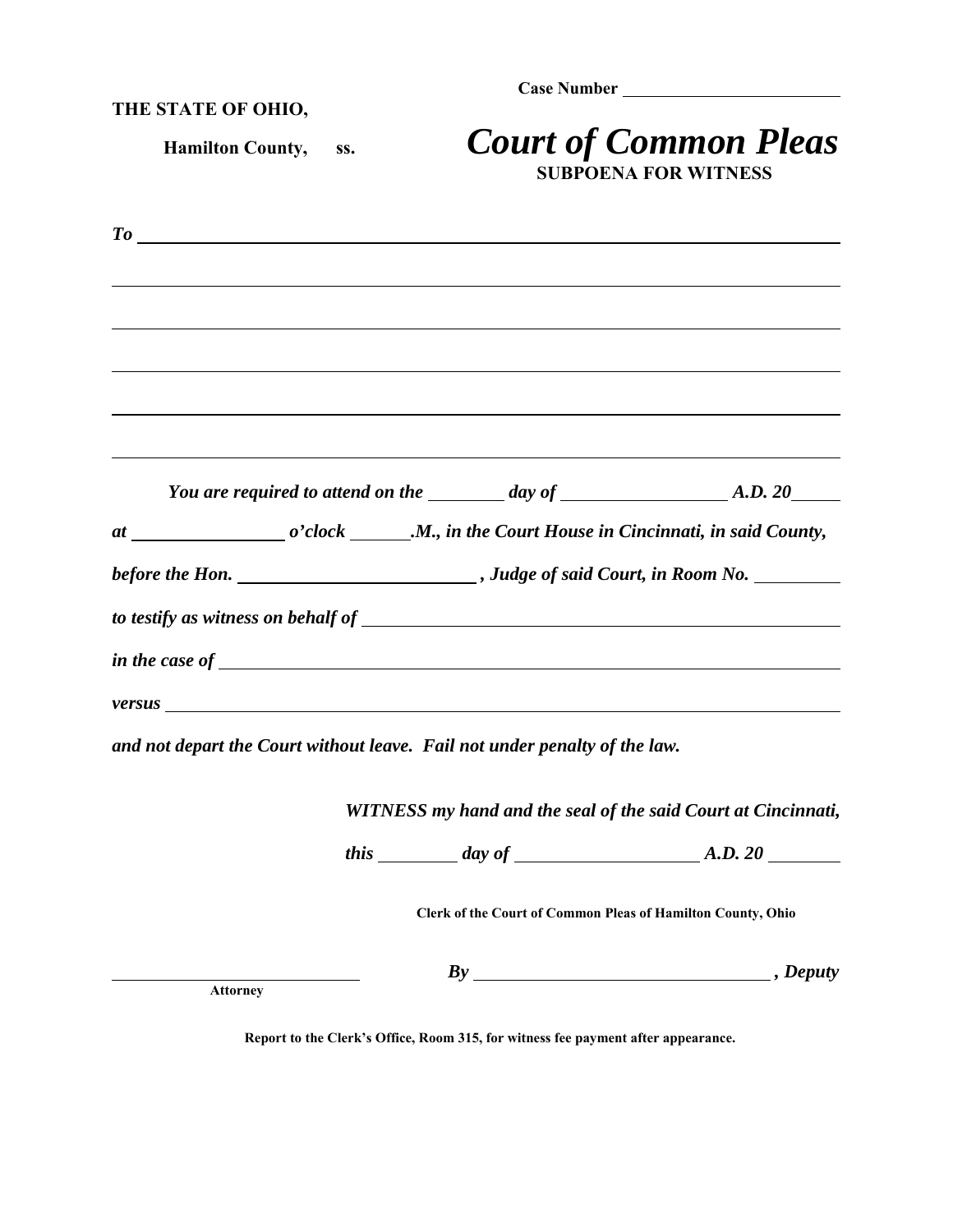## **RETURN**

|                               | I have served a true copy of the within                                                                                                                                                                                                         |
|-------------------------------|-------------------------------------------------------------------------------------------------------------------------------------------------------------------------------------------------------------------------------------------------|
|                               | writ on <u>example and the contract of the contract of the contract of the contract of the contract of the contract of the contract of the contract of the contract of the contract of the contract of the contract of the contr</u>            |
|                               | ,我们也不会有什么。""我们的人,我们也不会有什么?""我们的人,我们也不会有什么?""我们的人,我们也不会有什么?""我们的人,我们也不会有什么?""我们的人<br><b>Example 2</b> Personally,                                                                                                                                |
|                               |                                                                                                                                                                                                                                                 |
|                               |                                                                                                                                                                                                                                                 |
|                               |                                                                                                                                                                                                                                                 |
| being not found in my County. |                                                                                                                                                                                                                                                 |
| <b>SHERIFF FEES</b><br>Return | the control of the control of the control of the control of the control of the control of the control of the control of the control of the control of the control of the control of the control of the control of the control<br><b>Sheriff</b> |
| <b>Mileage</b>                |                                                                                                                                                                                                                                                 |
| <b>Total</b>                  |                                                                                                                                                                                                                                                 |